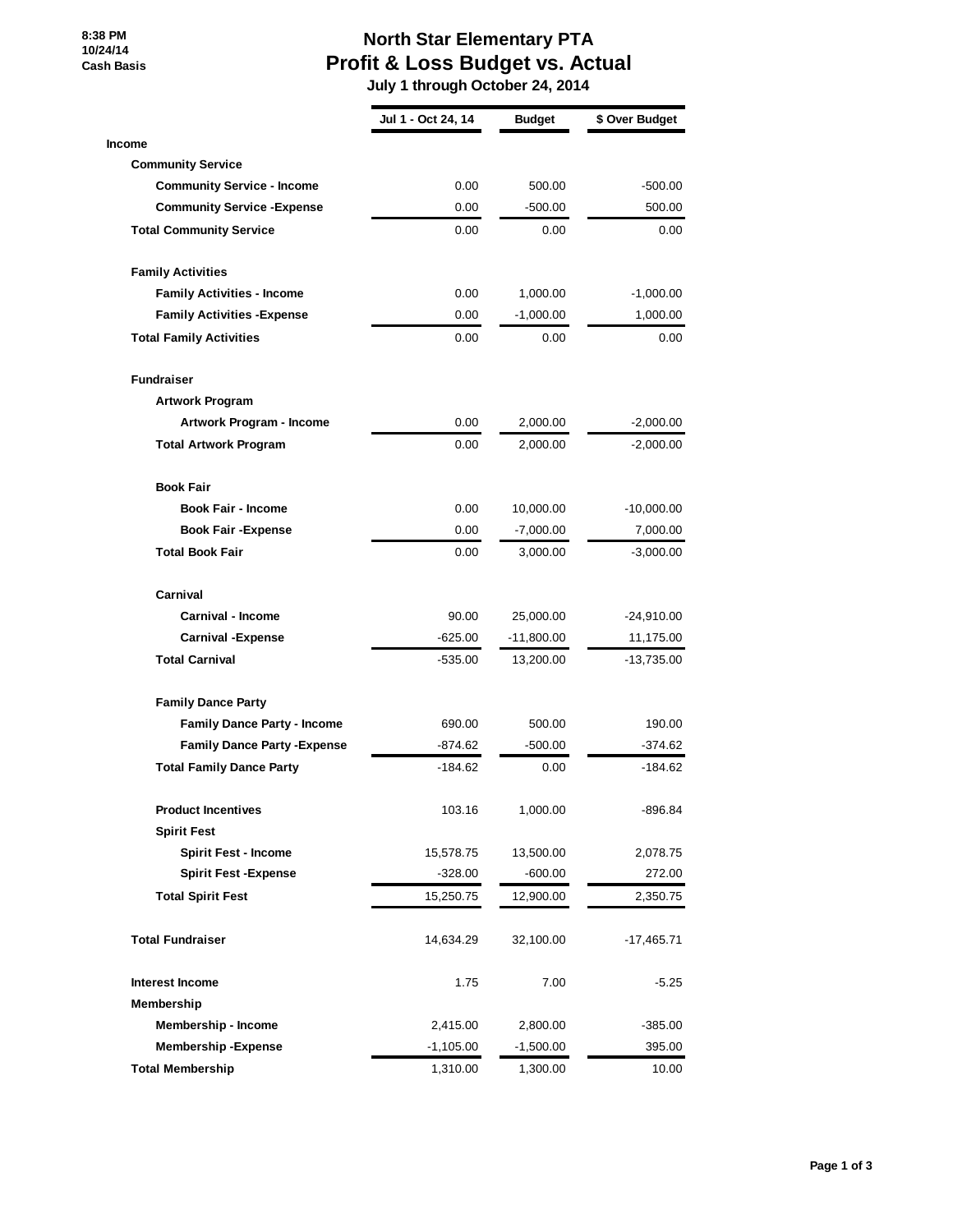## **North Star Elementary PTA Profit & Loss Budget vs. Actual**

 **July 1 through October 24, 2014**

|                                     | Jul 1 - Oct 24, 14 | <b>Budget</b> | \$ Over Budget |
|-------------------------------------|--------------------|---------------|----------------|
|                                     |                    |               |                |
| <b>Spirit Wear</b>                  |                    |               |                |
| Spirit Wear - Income                | 6,581.00           | 8,000.00      | $-1,419.00$    |
| <b>Spirit Wear - Expense</b>        | $-4,753.60$        | $-6,400.00$   | 1,646.40       |
| <b>Total Spirit Wear</b>            | 1,827.40           | 1,600.00      | 227.40         |
| <b>Staff Appreciation</b>           |                    |               |                |
| <b>Staff Appreciation - Income</b>  | 763.00             | 750.00        | 13.00          |
| <b>Staff Appreciation - Expense</b> | -540.65            | $-2,250.00$   | 1,709.35       |
| <b>Total Staff Appreciation</b>     | 222.35             | $-1,500.00$   | 1,722.35       |
| Yearbook                            |                    |               |                |
| Yearbook - Income                   | 15.00              | 8,550.00      | $-8,535.00$    |
| Yearbook - Expense                  | 0.00               | $-7,500.00$   | 7,500.00       |
| <b>Total Yearbook</b>               | 15.00              | 1,050.00      | $-1,035.00$    |
| <b>Total Income</b>                 | 18,010.79          | 34,557.00     | $-16,546.21$   |
| <b>Expense</b>                      |                    |               |                |
| <b>Academic Competition</b>         |                    |               |                |
| <b>Math Olympiad</b>                | 109.00             | 109.00        | 0.00           |
| <b>National Geography Bee</b>       | 100.00             | 100.00        | 0.00           |
| <b>Spelling Bee</b>                 | 130.00             | 130.00        | 0.00           |
| <b>Stock Market</b>                 | 0.00               | 175.00        | $-175.00$      |
| <b>Total Academic Competition</b>   | 339.00             | 514.00        | -175.00        |
| <b>Charitable Assistance</b>        | 125.00             | 500.00        | -375.00        |
| <b>Copy/Printing</b>                | 259.12             | 500.00        | $-240.88$      |
| <b>Family Fitness</b>               | 0.00               | 50.00         | $-50.00$       |
| <b>Field Day</b>                    | 0.00               | 375.00        | -375.00        |
| <b>Fifth Grade Activities</b>       | 0.00               | 1,200.00      | $-1,200.00$    |
| <b>Garden Committee</b>             | 540.14             | 500.00        | 40.14          |
| <b>Health and Wellness</b>          | 0.00               | 200.00        | -200.00        |
| <b>Instructional Support</b>        | 707.75             | 2,000.00      | $-1,292.25$    |
| Insurance                           | 179.00             | 190.00        | $-11.00$       |
| <b>Post Office</b>                  | 55.30              | 100.00        | $-44.70$       |
| <b>Programs</b>                     |                    |               |                |
| <b>ARC</b>                          | 0.00               | 1,525.00      | $-1,525.00$    |
| <b>Assembly Programs</b>            | 100.00             | 2,550.00      | $-2,450.00$    |
| <b>Junior Achievement</b>           | 0.00               | 1,920.00      | $-1,920.00$    |
| Music                               | 0.00               | 500.00        | $-500.00$      |
| <b>Native American Day</b>          | 0.00               | 100.00        | $-100.00$      |
| Other                               | 0.00               | 125.00        | $-125.00$      |
| Pi Day                              | 0.00               | 75.00         | $-75.00$       |
| <b>Reflections</b>                  | 0.00               | 100.00        | $-100.00$      |
| <b>Science Programs</b>             | 760.00             | 5,000.00      | $-4,240.00$    |
| <b>Total Programs</b>               | 860.00             | 11,895.00     | $-11,035.00$   |